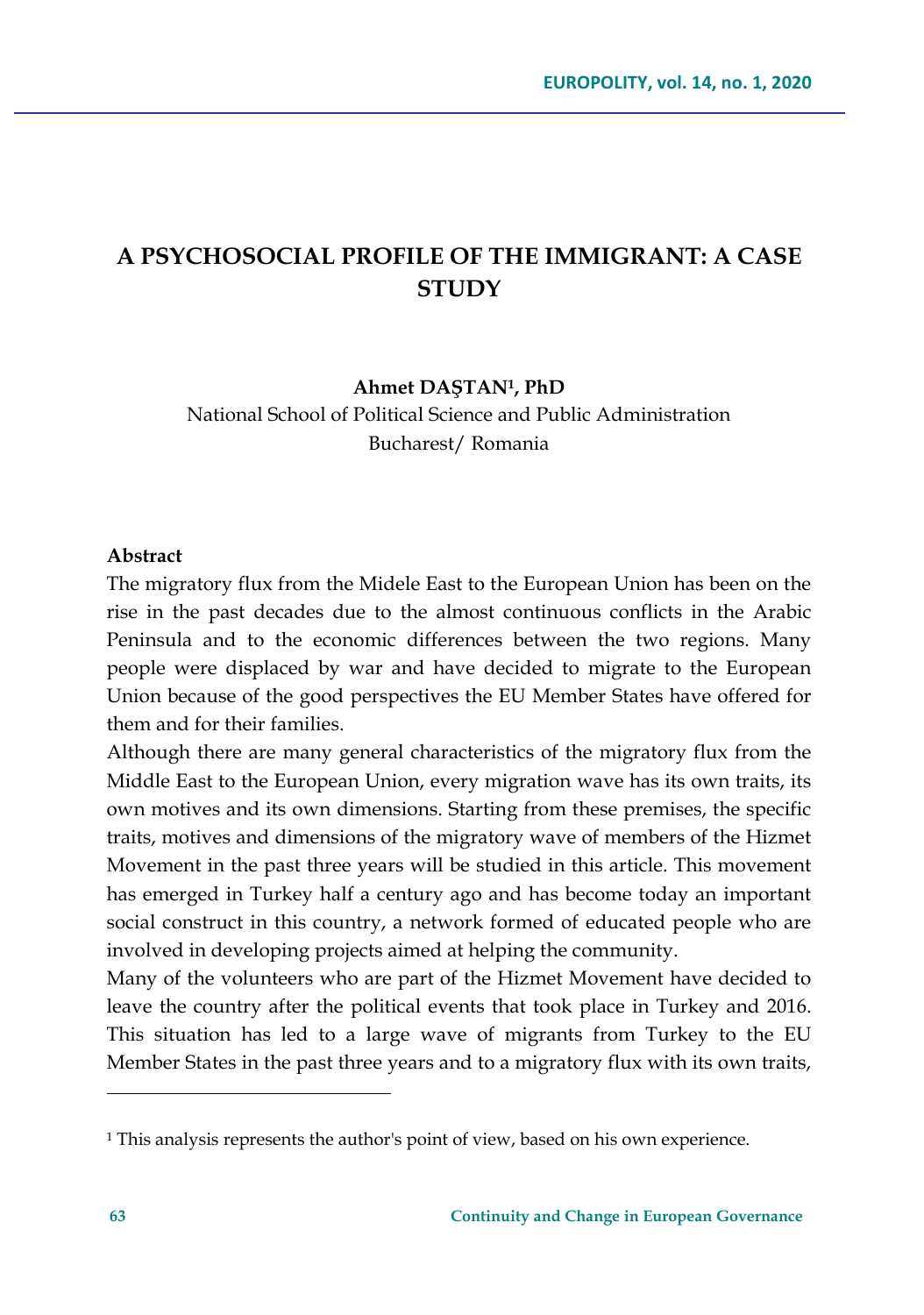motives and dimensions. Starting from these premises, we will show how Hizmet is an example of a politically motivated, forced immigration, with consequences on employment, family, identity, standard of living, all analyzed from the perspective of the right to emigration according to the UN Global Compact for Emigration developed in 2016.

In this article, we will seek to identify these specific characteristics of the recent migratory wave from Turkey to the European Union, the results of the study showing that this wave has many of the characteristics of the larger migratory flux that connects the Middle East and the European territory and that the characteristics of this migration spurt are predicted by the most important academic theories of migration.

**Keywords:** Hizmet movement; Middle East; migration; the European Union.

#### **1. INTRODUCTION**

The premises of this article are represented by the author's PhD thesis named `The socio-cultural characteristics of migration from the Middle East to the European Union: case study the Hizmet Community'. Starting from the results obtained during the research phase of the thesis, this article will seek to present what is the place of the recent migration spurt within the Hizmet Community within the larger migratory flux between Middle East and the European Union and to develop a psychosocial profile of the immigrant.

Migration is an important phenomenon in the world of today, but it is not a new phenomenon because people have migrated even since the dawn of our species. However, the magnitude of this phenomenon is new because never in the history of human societies migration on such a large scale has manifested itself (Daștan 2019).

The intensification of the phenomenon of migration during the past decades has been a tendency explained by a multitude of factors, but no theory could encompass all factors that determine people to migrate because the social, economic and political conditions are constantly evolving.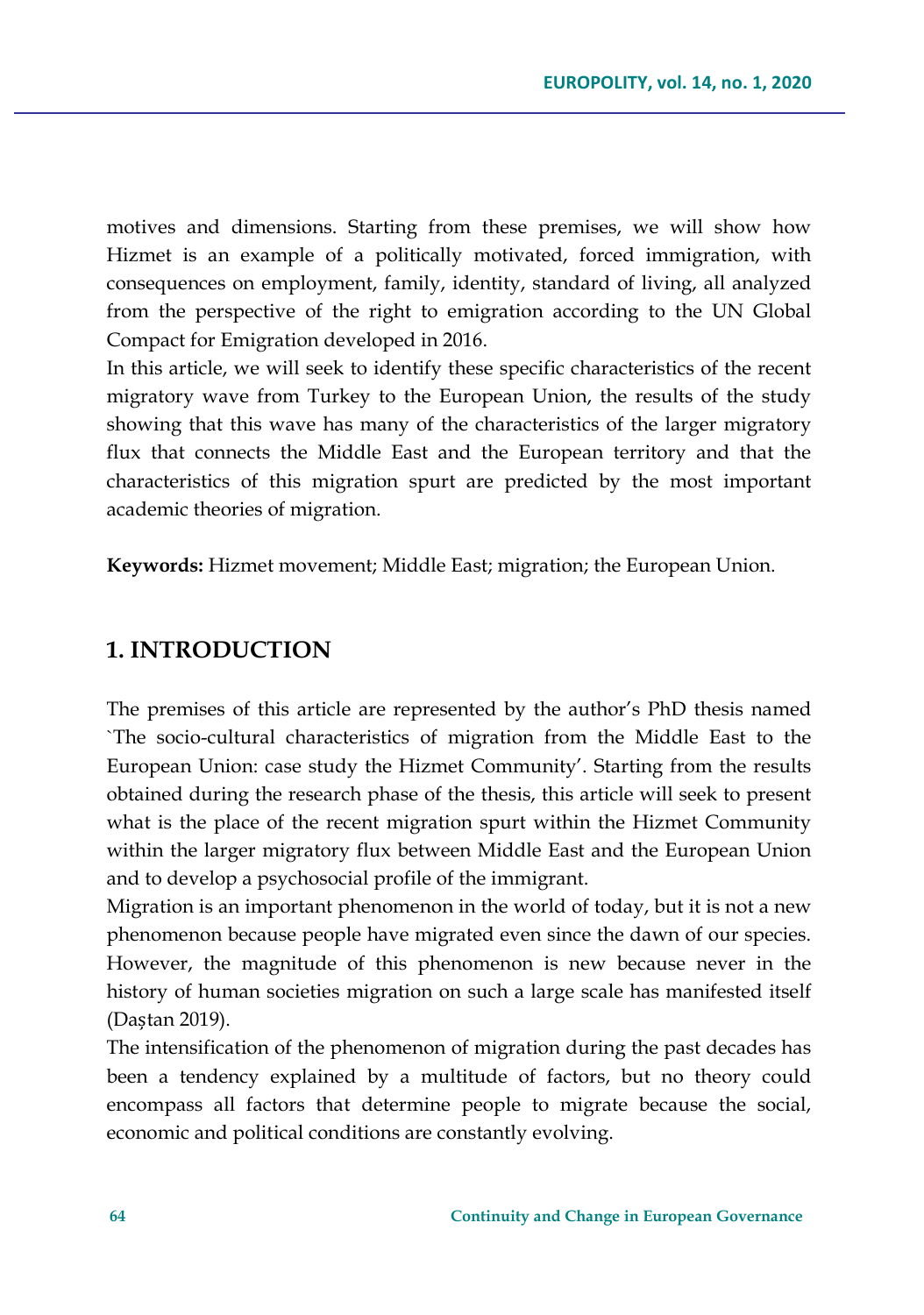The complexity of the migration phenomenon has been reflected not only by academic theories, but also by official documents of international organizations. An example is represented by the New York Declaration for Refugees and Migrants adopted in 2016 by the General Assembly of the United Nations, a document that states the need for developing a global compact aimed at regulating migration, at ordering this complex phenomenon and at assuring the safety of the migrant (United Nations 2019).

The new conditions that characterize the migratory spurts are exemplified in this article by referring to the particular situation of the Hizmet Movement, a community that was formed in Turkey in the middle of the 20<sup>th</sup> century and that is today one of the most important Turkish communities abroad. Starting from the general theories that characterize a migratory trend, this article will seek to explain why the migratory flux from Middle East to Europe represents a particular case and why the migratory flux of Hizmet volunteers from Turkey to Europe represents an even narrower case within the larger framework of migratory waves that have connected throughout history the Arabic Peninsula and the European territory.

### **2. KEY CONCEPTS**

The term 'migration' is defined by United Nations as the crossing of the border of a political or administrative unit for a minimum period of time, crossing that is made by economic migrants, refugees or displaced persons (United Nations 2017). This definition supports the academic perspective on migration, a concept that is divided into two categories: an internal migration (that represents the displacement of a person within the national borders of a certain state) and an international migration (that represents the relocation of people between two nation-states) (King and Skeldon 2010).

In close relation with the concept of 'migration', another concept has to be defined, that of 'migrant'. According to United Nations, migrants can be divided into five main categories (United Nations 2017):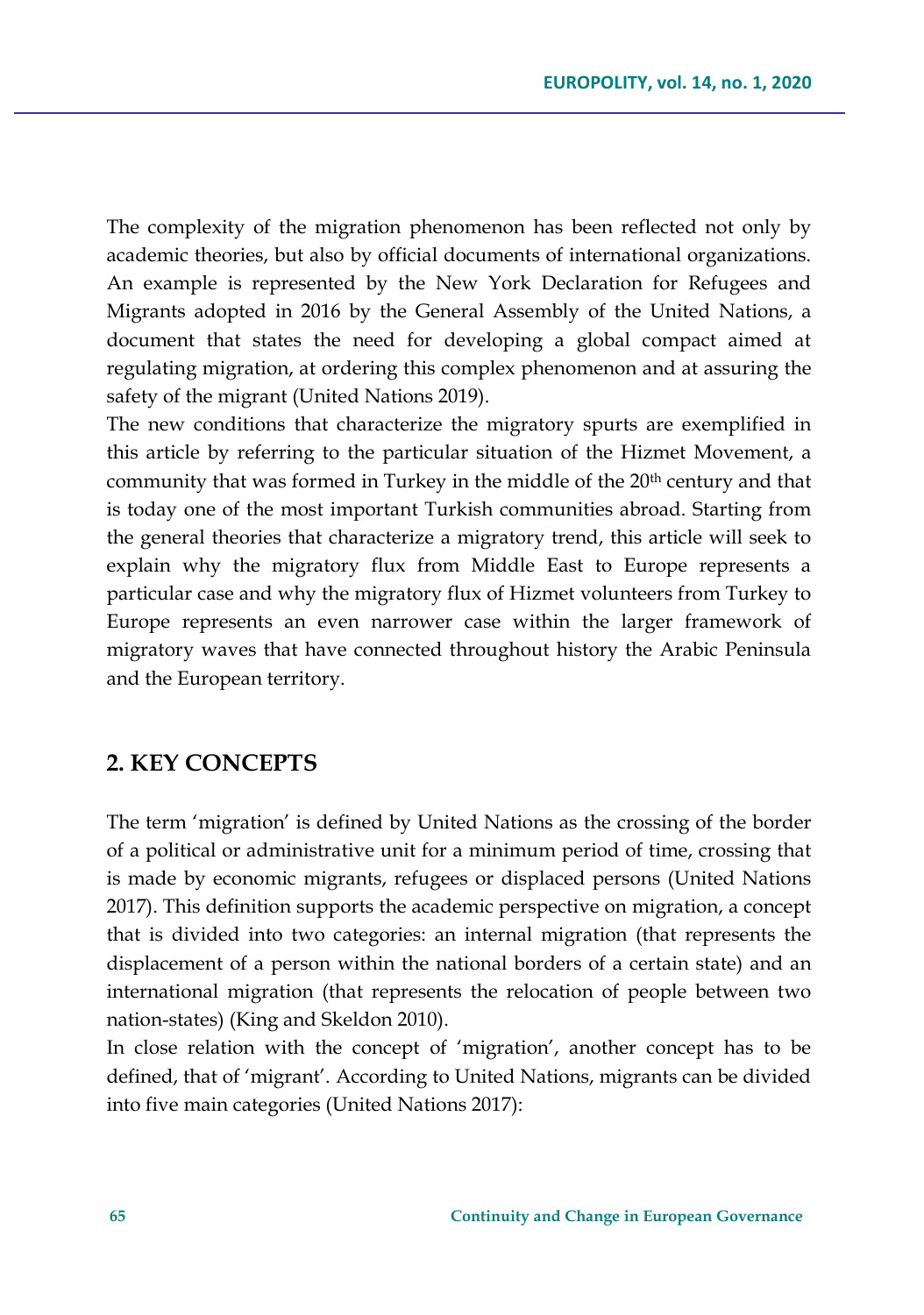- 1. Illegal migrants, who do not have the necessary permits to stay in a country. Usually, the illegal migrants are the ones who seek for a job and for a better life.
- 2. Business migrants, who usually migrate because they work in a multinational company that assigns them in a new position in another country. Unlike illegal migrants, business migrants are usually welcomed by their new countries because they bring added value to the national economy.
- 3. Displaced migrants, who seek refugee or are forced to move in order to respond to an external determinant (e.g. a natural disaster).
- 4. Temporary migrants, who usually work for a fixed period of time in a new country and then, when the contract ends, return to their country of origin.
- 5. Migrants from reunified families, who are people with spouses or other close relatives who have migrated at a previous moment in time.

The concept of 'migration' can be constructed not only through its definition or its types (e.g. temporary migration, business migration etc.), but also through the academic theories that have been developed over time in order to explain this complex phenomenon that characterizes the world of today. Some of the most important theories related to migration that were developed over time are the structural functionalism theory, which is based on the assumption that communities tend to disintegrate over time (Harper 2011), the social conflict theory, which is based on Karl Marx's work and which identifies as one of the main determinants of migration the profound conflicts within a nation, the social pressures and the social fragmentation (Homer-Dixon 1994), the symbolic interactionism theory, which explains how the identity of migrants is changed during the process of displacement (Eisenstadt & Giesen 1995), the social politics theory, constructed around the concept of 'diaspora' (Hirschman 1978), the historic theories, which identify several 'push' and 'pull' factors (some of the pull factors that influence migration are the feeling of security, the family ties, the industrial development, the better life conditions etc., while some of the push factors influencing migration are war, discrimination, pollution or natural disasters) (Lee 1966) and the workforce migration theories, which are comprised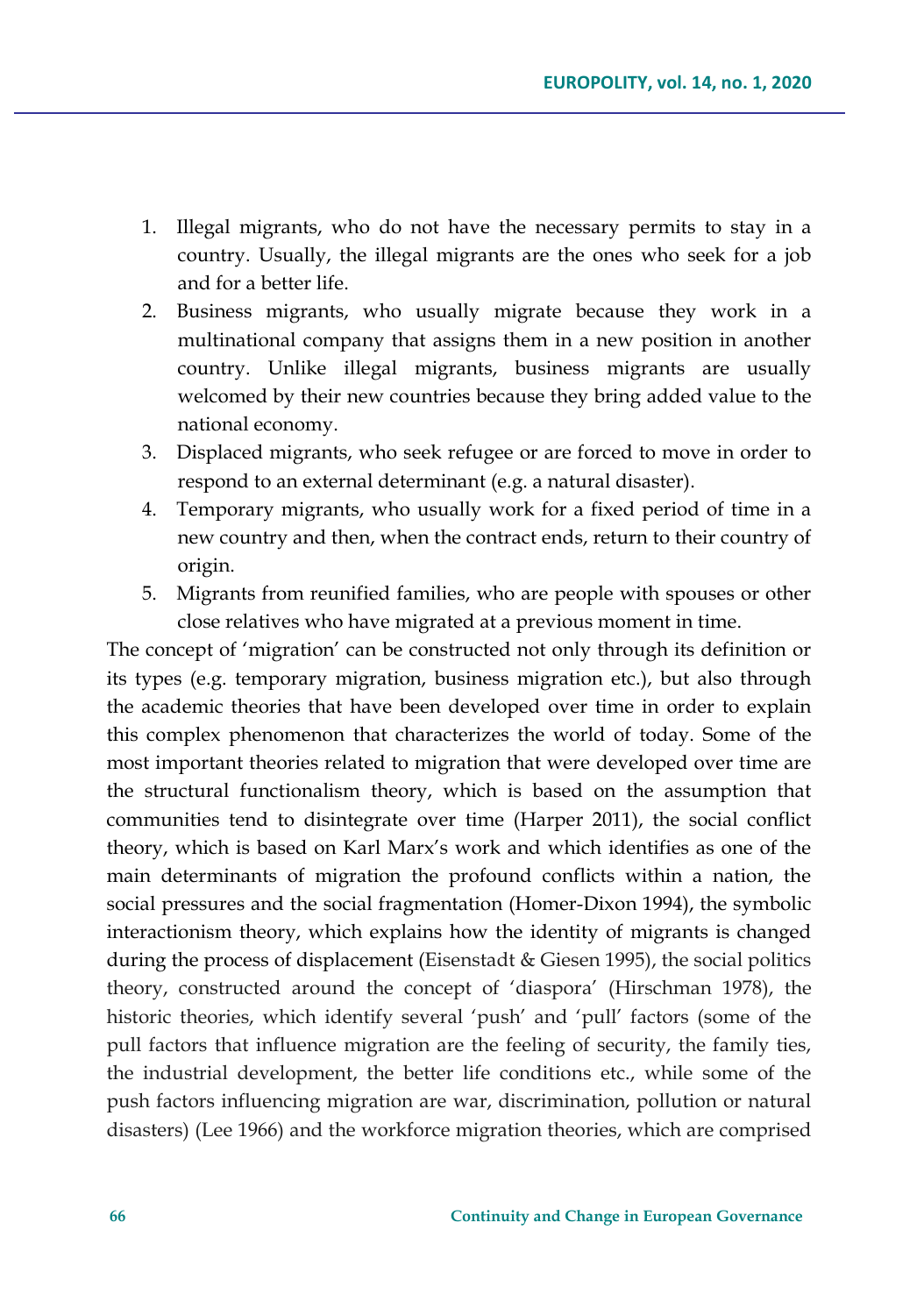of five main categories of theories: the world systems theory, the relative privation theory, the new work economy theory, the dual work market theory and the neoclassical economic theory (Jennissen 2007).

Although they do not form an academic theory, the principles of the 2016 New York Declaration, encompassing the recent developments on the international stage in relation to the migration phenomenon, are important in explaining the status immigrants have today. In 2016, at the UN Summit held on 19 September, the participants have adopted a declaration by which they have committed to protect refugees' human rights, to immediately provide education for migrant children, to condemn xenophobic manifestations against migrants and to improve the contributions that migrants have to the social and economic development of the host countries (Refugees and Migrants 2019). This declaration not only creates the conditions for improving the situation of the immigrant, but also strengthens the right to migration and the rights immigrants have in the host countries.

As a result of this short review of the elements that form the theoretical foundation of the concept of 'migration', two important characteristics of migration stand out: that migratory fluxes may consist of many types of migrants (e.g. displaced migrants, migrants who seek to reunite with their families etc.) and that migration is a phenomenon that cannot be explained by a single theory. At the end of the article, after presenting the results obtained, we will try to develop a psychosocial profile of the immigrant, to determine in what category of migrants can the people from the Hizmet Movement be placed and which of the migration theories that were presented are best applied to the specific situation of the recent migration within the Hizmet Movement.

### **3. HIZMET MOVEMENT. ORIGIN AND SHORT HISTORY**

The historical perspective of the Hizmet Movement began in the 1970s, when Fethullah Gulen's vision regarding the Turkish society began to become more and more popular and when the first study centers led by Gulen were opened in the city of Izmir and in the wider Aegean coast region. These educational centers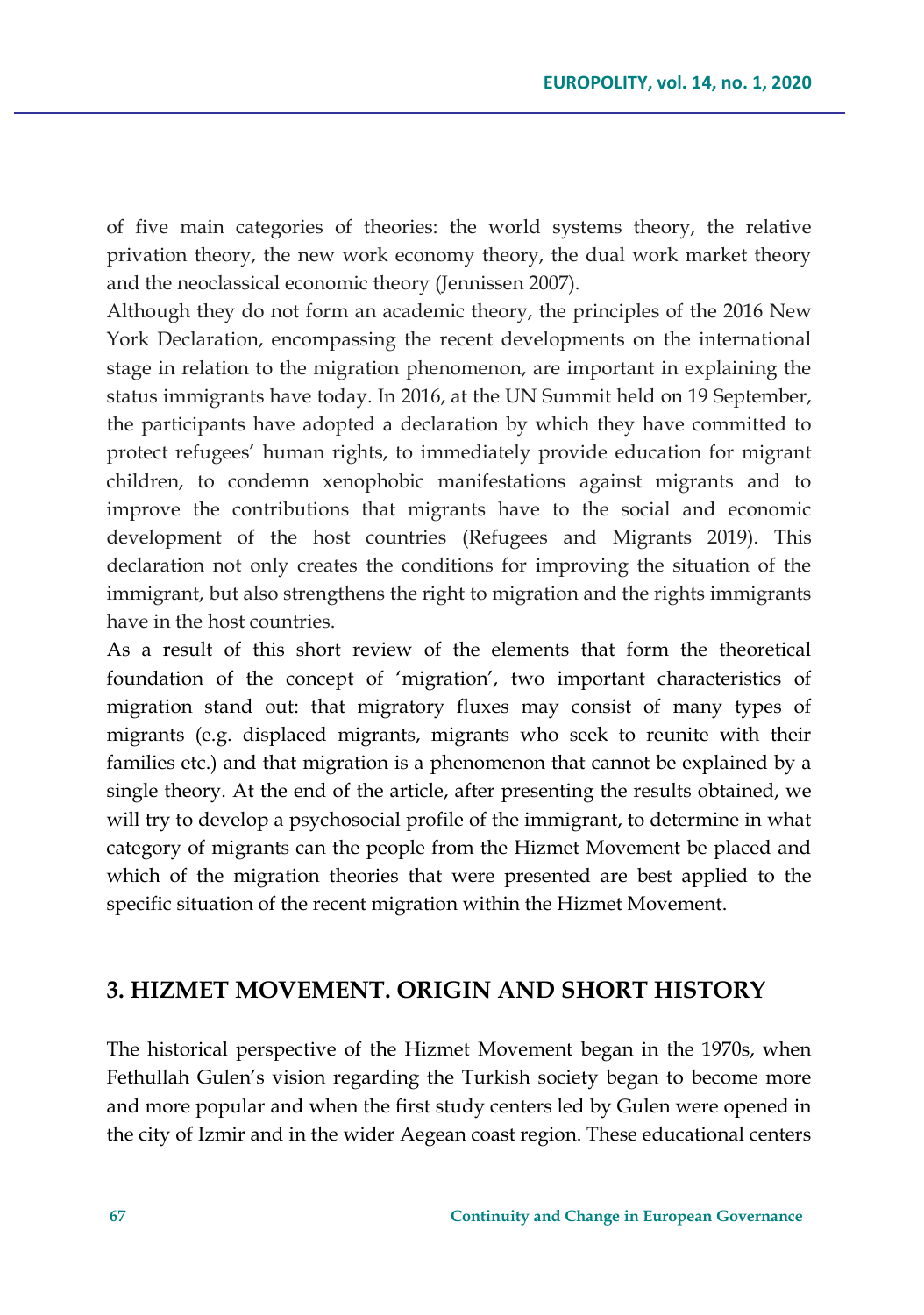represented an opportunity for local communities because educational opportunities were scarce and, in this context, these institutions represented an opportunity for students to integrate into the big cities and to continue their secular education, without being in danger of being influenced by the politicized environment of those times (*Ç*etin 2012).

Because of the opportunities it provided for the education of Turkish youngsters and because of the opportunities it provided for the large masses of people, the Hizmet Movement has become in the following decades an important social movement in Turkey and the ideas of this movement have expanded over the Turkish borders through the educational projects developed around the world (Pandya 2012). This means that there was always a significant flux of migration within the Hizmet Movement, a voluntary migration determined by the desire of Hizmet adherents to develop projects in the most disadvantaged communities in different countries on several continents.

The voluntary wave of migration within the Hizmet Movement, that has been developing for decades, has been replaced by a forced displacement phenomenon that began in 2016 due to the political conditions in Turkey (Michel 2016).

The period from July 2016 to the present day has been a critical point for the Hizmet Community, whose followers were forced to emigrate (Watmough and Ozturk 2018). Many people were arrested, several companies were closed and assets were seized by the Turkish authorities (Rehab 2017), forcing the adherents of the Hizmet Movement to emigrate.

The future of the movement is uncertain, given that its supporters are currently in a transnational political exile (Watmough and Ozturk 2018). The severity of the migration flux that took place in the past three years within the Hizmet Movement is reflected by official data which shows that the number of asylum applications submitted by Turkish nationals in one of the European Union's Member States has significantly varied before and after the failed coup of 2016.

### **Average monthly asylum applications submitted by Turkish nationals between 2015 and 2017**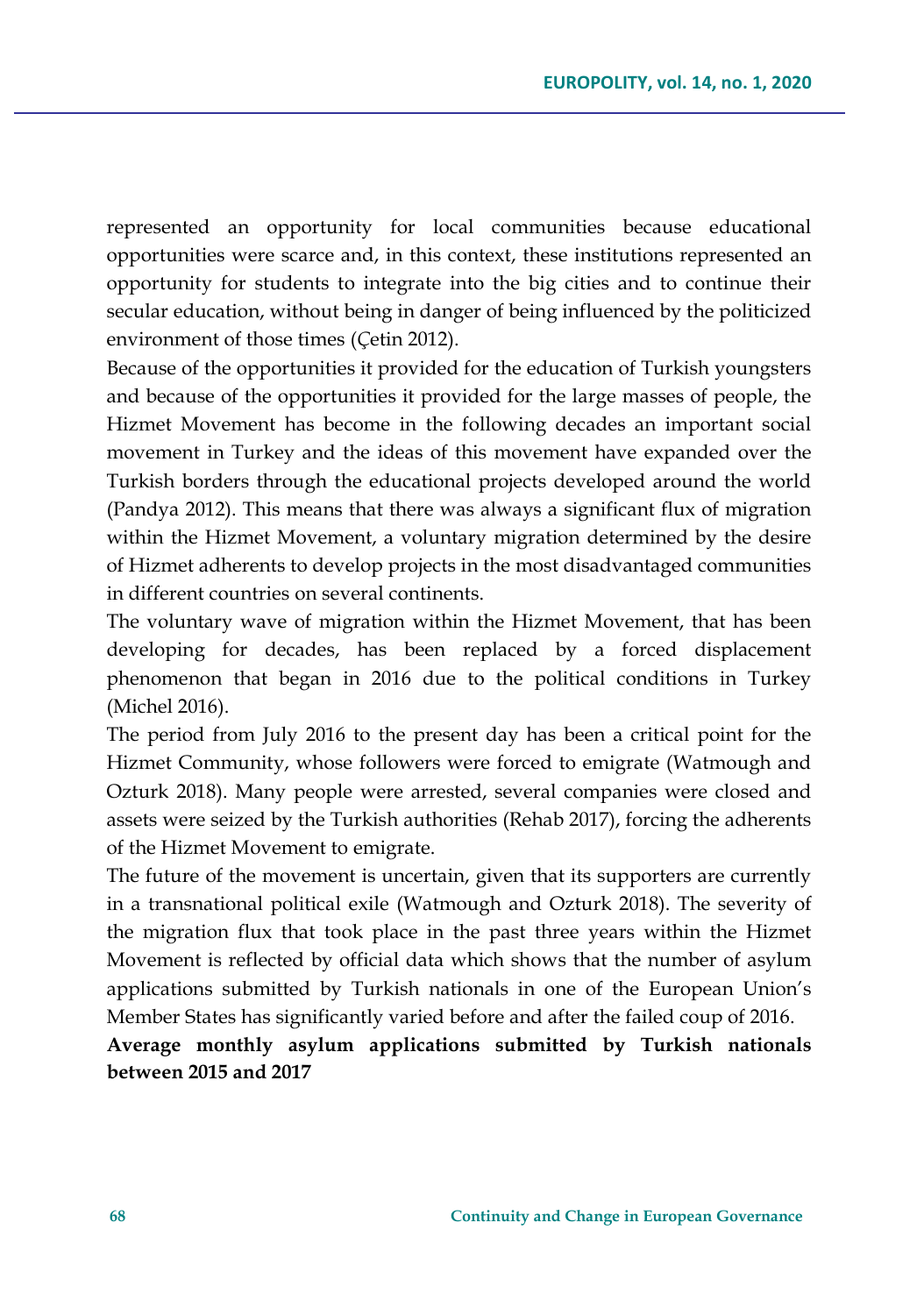

Source: European Data Journalism Network. 2018. *Turkey: The number of asylum requests has tripled over the last two years*, [website], https://www.europeandatajournalism.eu/eng/News/Data-news/Turkey-Thenumber-of-asylum-requests-has-tripled-over-the-last-two-years (accessed on 20.10.2019)

The data in the figure above shows that the number of asylum applications have risen by approximately 300% in a period of just two years. This statistical information shows the impact that political events of 2016 coup has had on the migration flux from Turkey to the EU and indirectly reveals the tragedy that many followers of Hizmet Movement have suffered. This tragedy represents the premises of the present article, that will try to construct a psychosocial profile of the immigrant and to identify the main characteristics of this recent migratory flux that has connected Turkey and the European Union after the events of 2016.

## **4. RESEARCH METHODOLOGY**

The main objective of the study is that of constructing a psychosocial profile of the immigrant, that of identifying the main elements that characterize the recent migratory flux within the Hizmet Movement, that of assigning the Hizmet migrants to one of the general categories of migrants identified in the academic literature and that of establishing what migration theories are best applied to the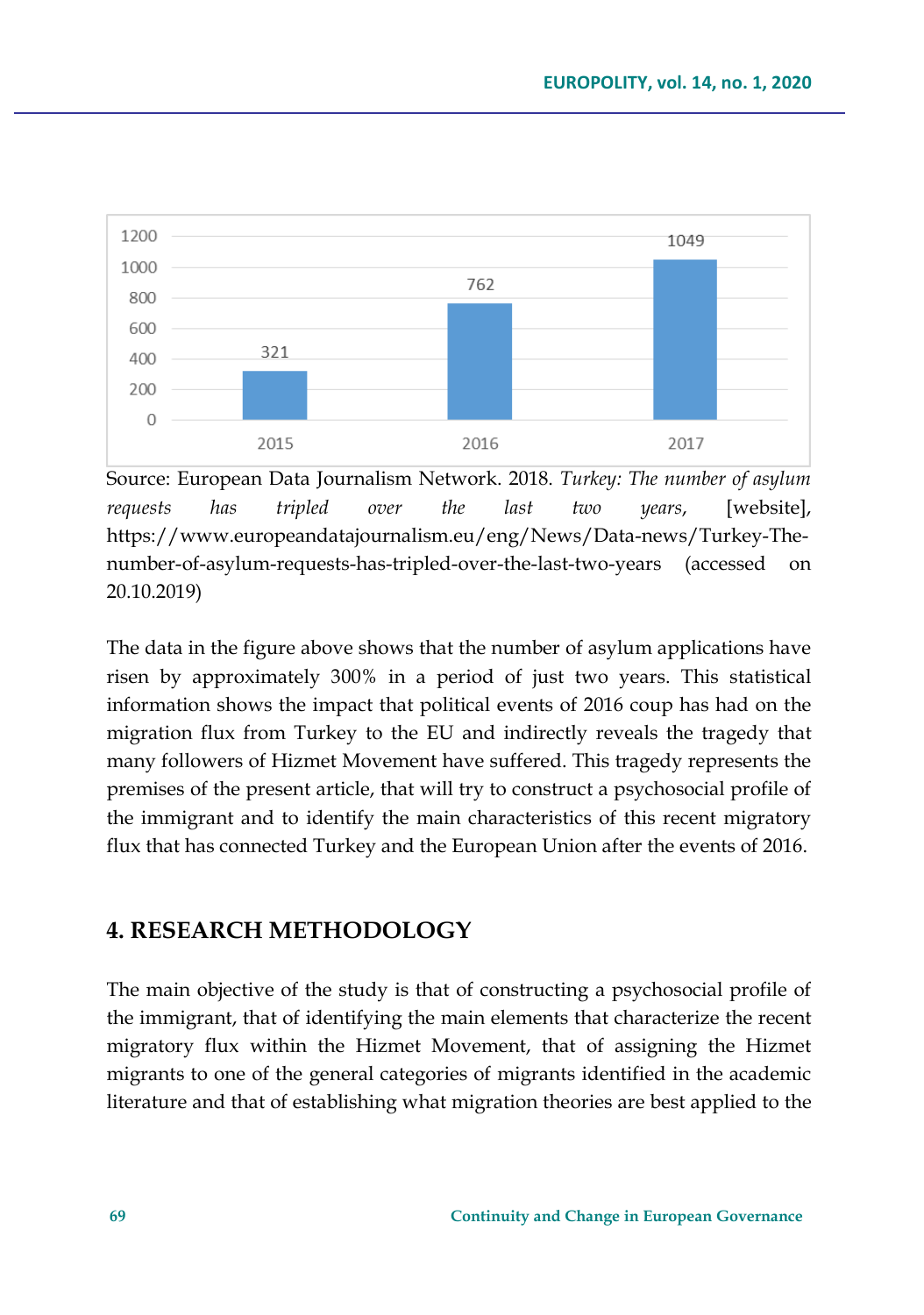specific situation of migrants who have left Turkey and found refuge in one of the EU states in the past three years.

The data was collected through a semi-structured interview and a questionnaire, the total number of respondents being 174 (154 respondents for the questionnaire and 20 respondents for the interview). These respondents made up the research universe that was composed mainly by people who emigrated from Turkey after 2016. Because the most important projects of the Hizmet Movement are the ones developed in the educational system, most of adherents to this movement are highly educated people. This characteristic reflects in the sample selected for this study, which consists almost entirely of people who have as their last level of study the university or a higher form of education (the master's degree or PhD).



This high level of education of the majority of those who emigrated after the political events of 2016 reflects the socio-professional structure of the majority of those who are part of the Hizmet Movement and who emigrated in the past three years (university professors, journalists, doctors and businessmen recognized in the communities they belong to etc.).

From the previous characteristic of the investigated population results indirectly and another, represented by the structure according to age. Most of the respondents are professionally active persons, aged between 26 and 55 years.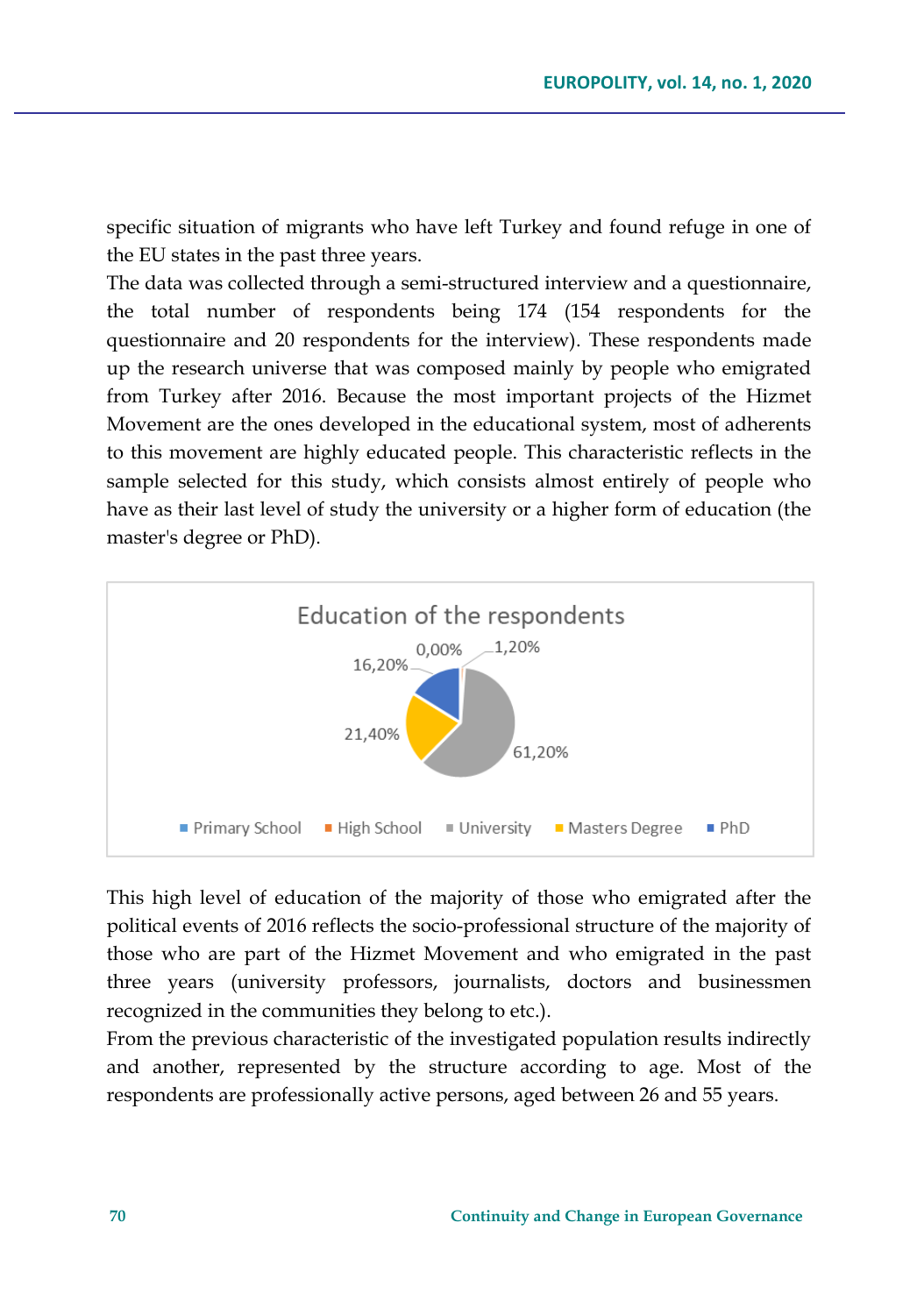

As a result, the data obtained will reveal the main characteristics of a migratory flux composed mainly of young, active and educated people who have left Turkey after the political events of 2016.

# **5. DATA INTERPRETATION**

All respondents have had to answer an important question at the beginning of the interview or the questionnaire, showing what were their main reasons for emigration.



When asked which factors were most important in their decision to emigrate, most of the respondents have indicated factors like 'personal security' or 'social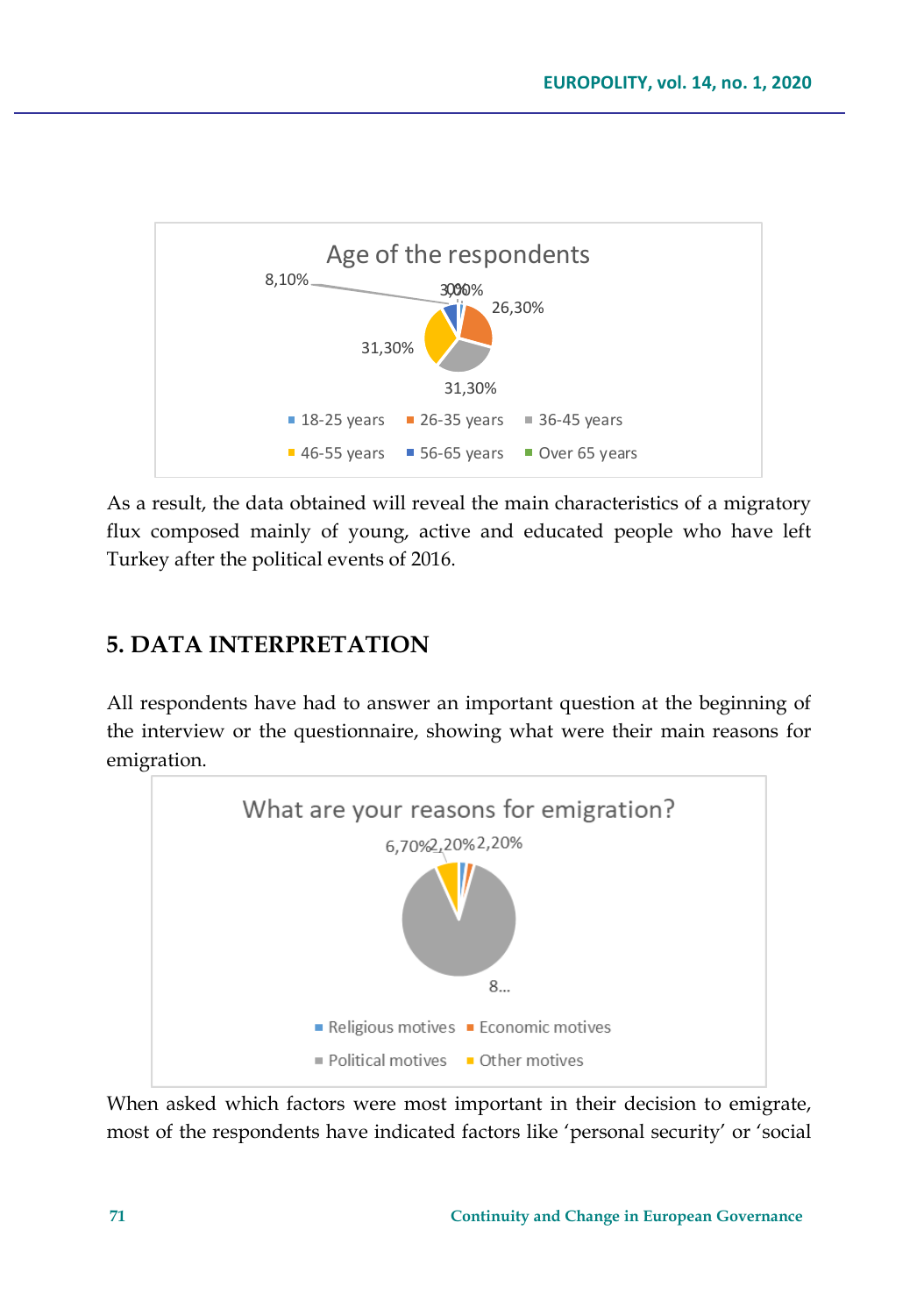security' and less factors like 'the low income' or 'the poor infrastructure in Turkey compared to the infrastructure in the EU'. This confirms that the reasons for migration within the Hizmet Community are not economic in nature, but rather political, determined by the fear of persecution after the political events of 2016.

The way in which the lives of immigrants changed radically after the events of 2016 is reflected not only by the phenomenon by which many families were disbanded, but also by the speed with which the status of immigrants in the society has changed in only months. About one-third of those who answered the questionnaire were, before 2016, teachers, while many of the respondents were civil servants, doctors, lawyers, journalists, public relations specialists or engineers. However, at present, most of the respondents are unemployed and only about 20% of them have managed to work in one of the companies of their host countries and thus have a stable income.



The results have shown that the success of the integration process of those who have fled Turkey in recent years depended largely on how they managed to adapt to the education and health systems in EU countries, on the one hand, and the degree to which the educational system in these countries is able to solve the specific problems of migrants, on the other hand. The respondents have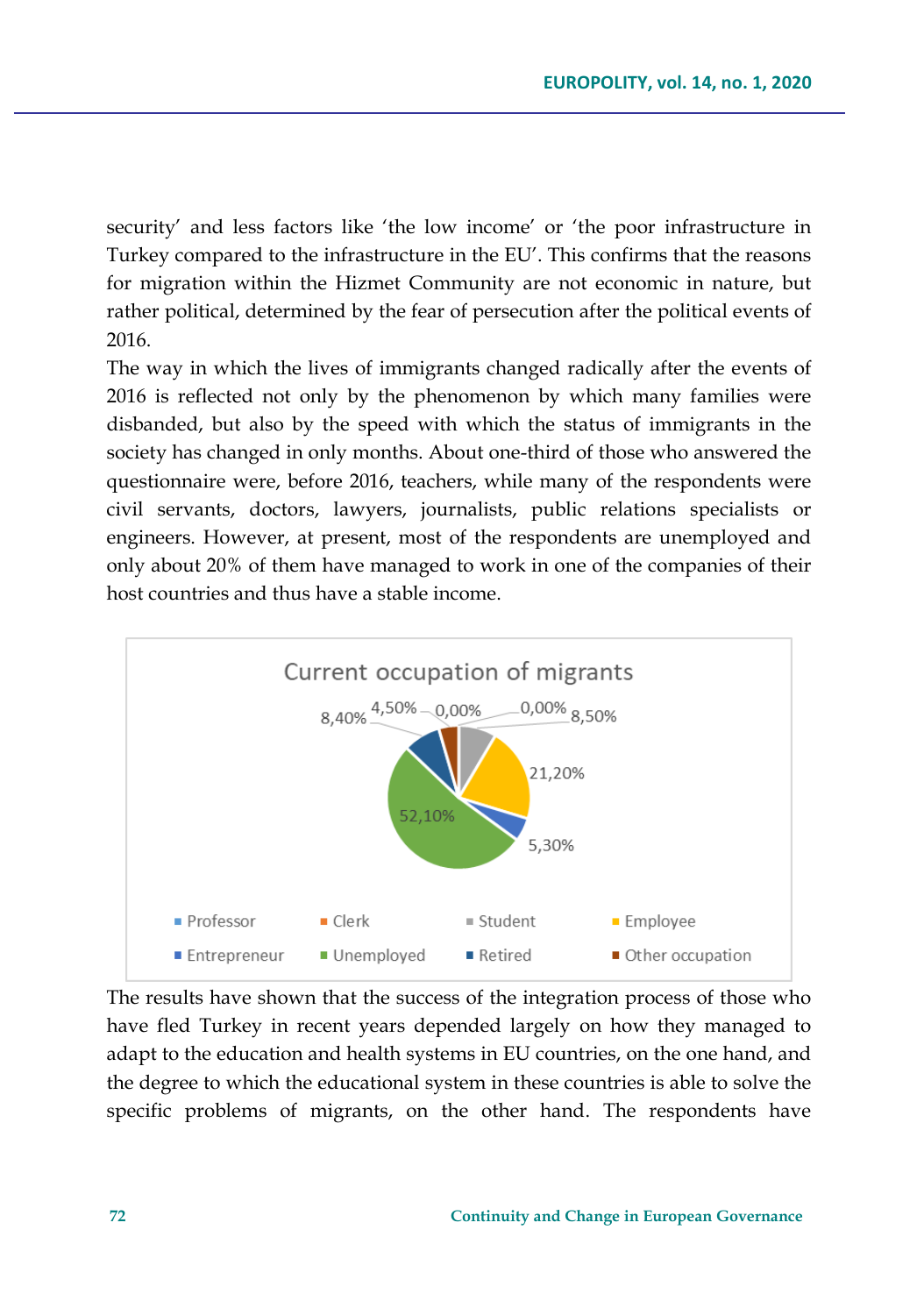

expressed a relatively high level of satisfaction with the education and health systems found in their new host countries.

However, there are some problems both in the education system and in the health system. When talking about the education system, for example, many of the respondents indicated that they have difficulties to integrate because the diplomas they have obtained previously are not always recognized. On the other hand, when talking about the medical system, many of the respondents indicated that their health condition has worsened in recent years, due to the tension they experienced after the events of 2016, so that there is additional pressure on the public health systems in the EU countries.

This pressure is likely to be present for a long period of time since most of the migrants intend to settle permanently in their host countries, knowing that the conditions in Turkey will likely not change and that they will not be able to return home.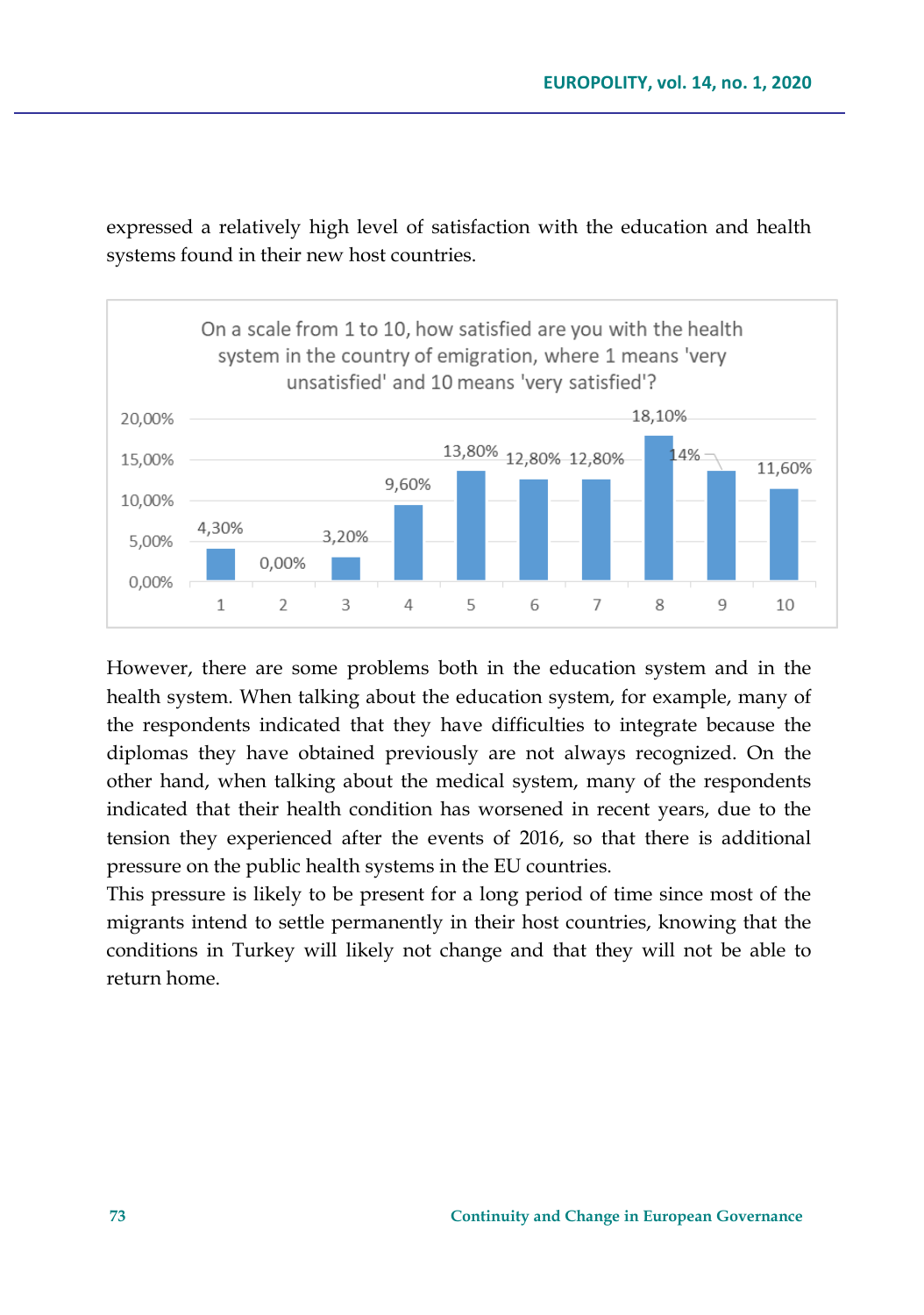

One of the main reasons most of the migrants would want to return home is that many of them had to leave their families behind and want to reunify with their loved ones.



Another fact that explains the situation of the migrants in their host countries in the EU is represented by the multiple obstacles many of immigrants have had to overcome when trying to integrate in the new societies.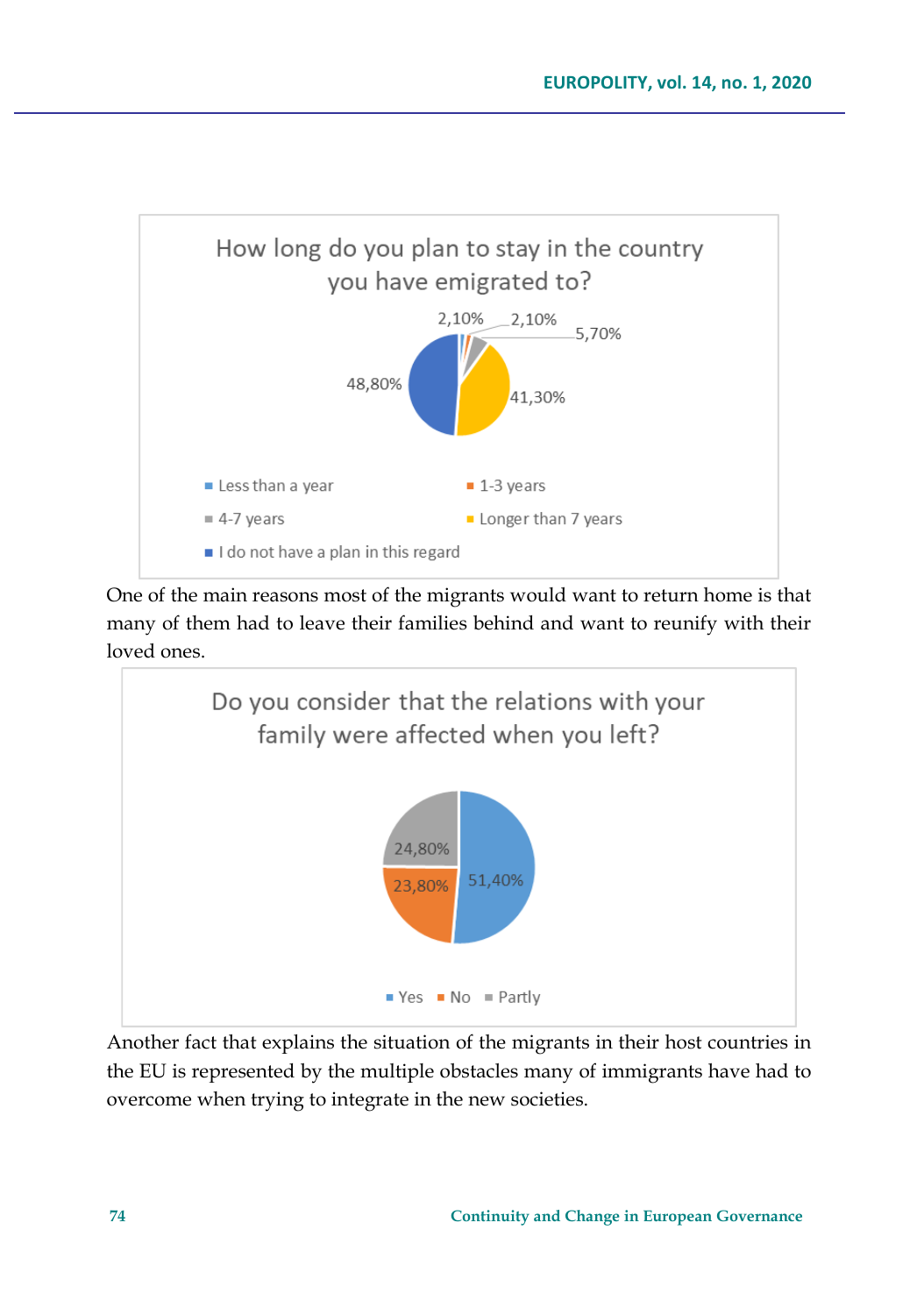

These results show that the immigrants have had to overcome barriers similar to those that most immigrants have to overcome. Although the migration phenomenon within the Hizmet Movement is similar in many ways to the migration phenomenon in general, it differentiates itself from several perspectives: it has a specific determinant (the political events of 2016), it represents a forced displacement (due to fear of persecution), it is not determined by economic factors (since most of the migrants have had a good financial status in Turkey) and it is not permanent (since most of the migrants plan to return home as soon as the political situation allows them to).

## **6. CONCLUSIONS**

Through this study, we have intended to make a contribution in terms of knowledge in the field of the migration phenomenon from the Near East to the European Union in general and within the followers of the Hizmet Community in particular. By analyzing the data obtained from the application of the interview and the questionnaire among immigrants who are currently dispersed on all continents of the globe and especially in the EU, we could highlight not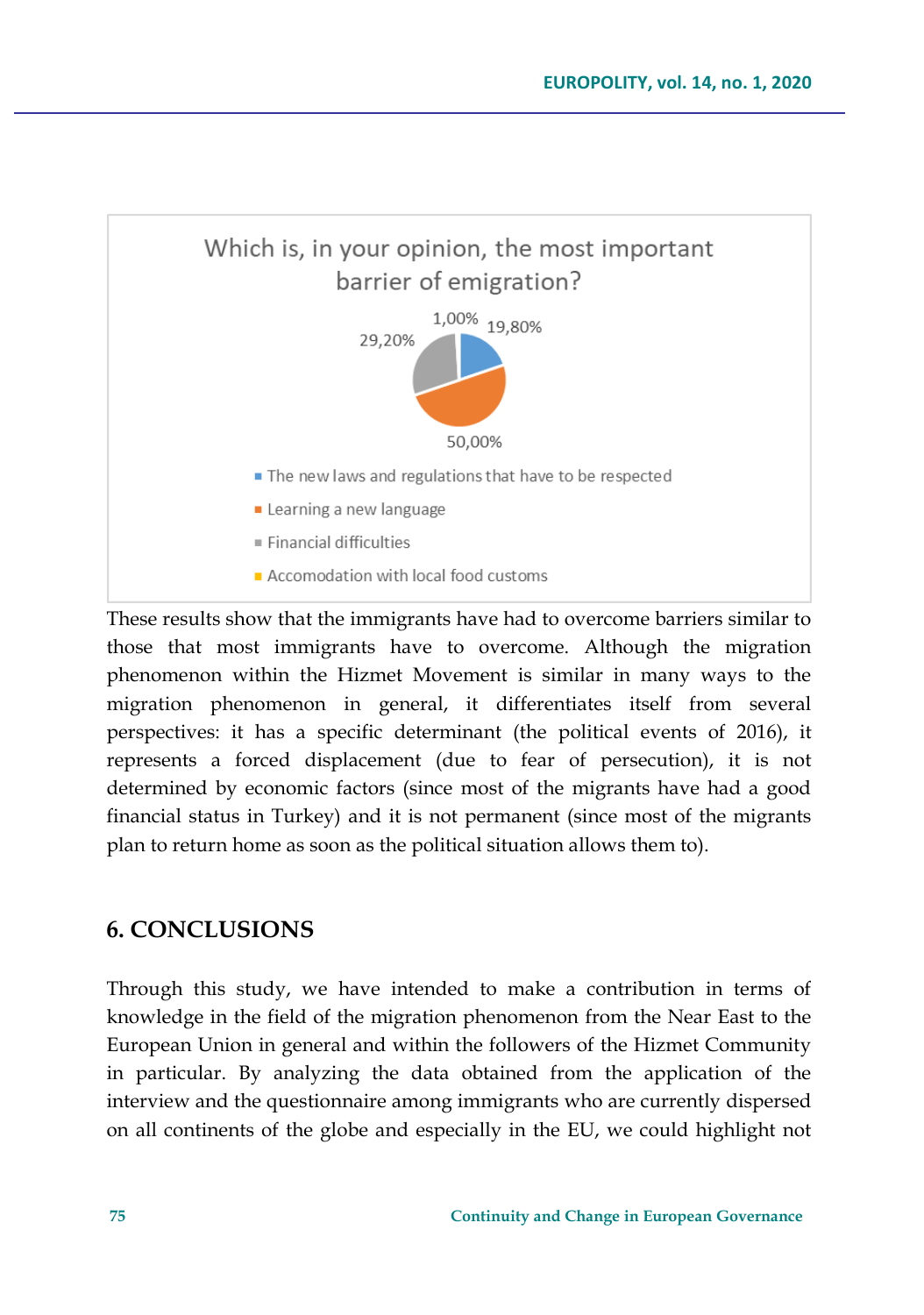only which of the socio-cultural factors that favor migration from the Near East to the European Union can be applied to the migration phenomenon, but also certain factors that do not necessarily characterize the migration phenomenon between the regions geographies of the Middle East and the EU, but which are specific to the current situation that characterizes the status of people in the Hizmet Community who have emigrated in the last three years.

Indirectly, the study allowed us to draw some conclusions about the situation of migrants from the Middle East and who are currently settled in one of the member countries of the European Union. The study has allowed us to highlight how immigrants were welcomed in the EU states and how these people have managed to adapt in terms of integration into social and economic life. Most of them have had success in adapting to their new life, but the process of adaptation is ongoing and probably will not end in the near future, which stresses again the importance of the Global Compact for Safe, Orderly and Regular Migration adopted in 2016 and aimed at ensuring that the rights of the migrant are respected in the host country.

Another important conclusion that can be drawn after analyzing the results obtained is that the massive phenomenon of migration from Turkey to EU countries in the past three years has left its deep imprint on the social life, reflected in the basic cell of any society: the family. Many families were shattered, many of the immigrants making the decision to emigrate in a very short time and thus lacking the necessary time to make all the needed preparations to be able to emigrate with their spouse or children. Even those who managed to emigrate with close relatives, left behind family members. The impact of the emigration phenomenon was even higher as most of the immigrants had a good material situation in their home country, but they lost all their wealth and so must now live with minimal financial resources in their new host countries of the European Union.

The problems faced by immigrants are not only related to the fact that their families have been disbanded or to the precarious material situation they have in the new countries of residence, but also to the inherent difficulties most of the people face in their new countries: the need to learn a new language, the need to adhere to a set of values that is often completely different from laws and rules of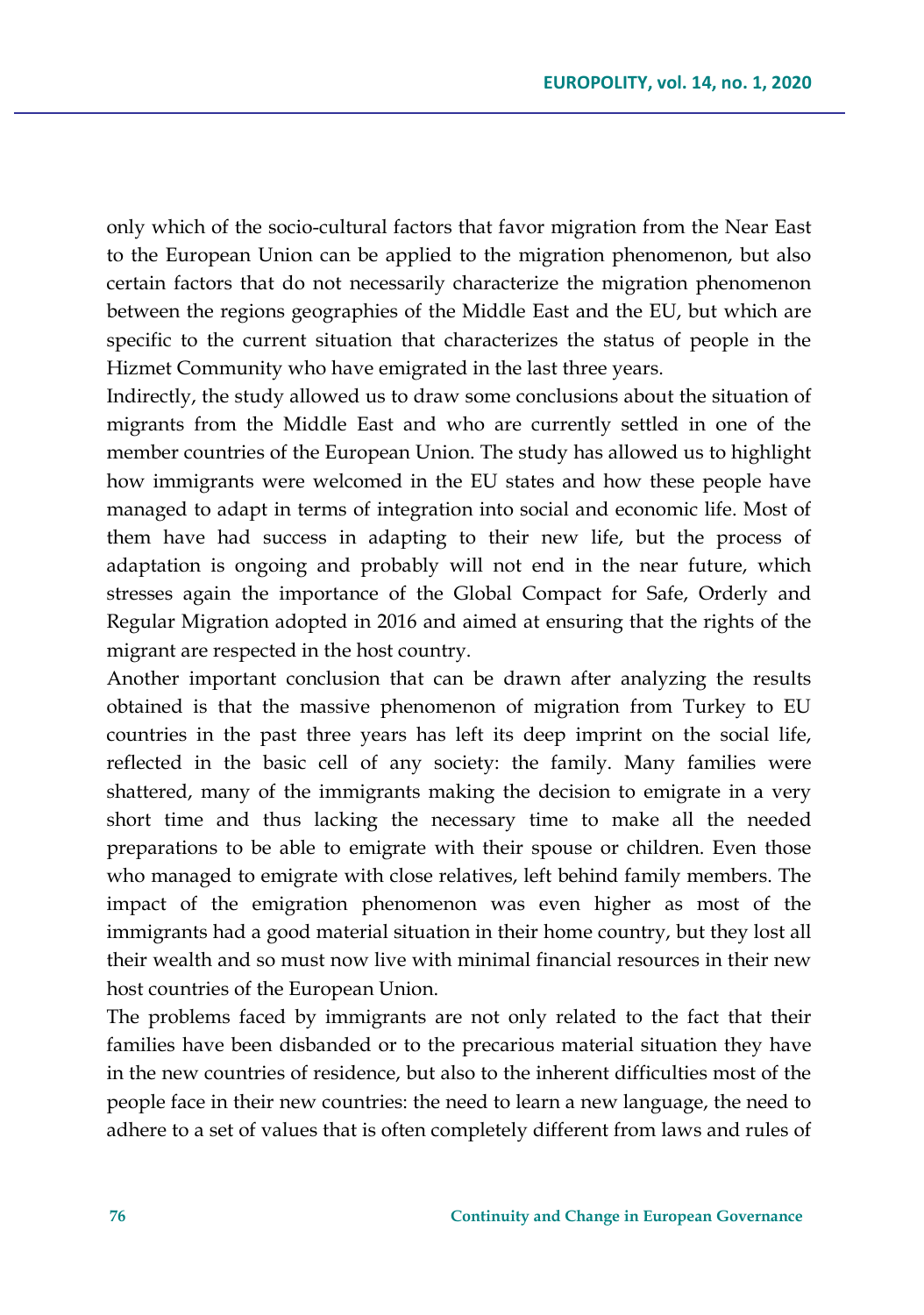conduct that migrants are used to, or the need to interact with people who have a different religion and culture. A special difficulty of the migrants from the Hizmet Community was derived from the fact that most of them were professionally active in their country of origin, with important contributions in areas such as education, journalism or medicine and whose work was highly recognized by the Turkish society. Now, most of these people are unemployed, with little prospect of finding a place to work and depending on the protection of their host states in the context provided by the 2016 New York Declaration of the United Nations.

The results of the study allow us to show what are the categories of migrants identified by the specialists that are best applied to the specific situation of the volunteers of the Hizmet Movement. They are not illegal migrants or business migrants who move to another country because of their job, but can be placed in the other three important categories of migrants identified by the literature: they are displaced migrants because they are seeking refugee in order to respond to an external determinant (the political events of 2016 in this case), they are temporary migrants (because they plan to return home when the political conditions in Turkey will change) and they are migrants from reunified families (because, in many of the situations, one member of the family has migrated immediately after the events of 2016, he or she being followed by other members of the family in the coming years).

#### **REFERENCES**

- *Ç*etin, Muhammed. 2012. *Hizmet. Questions and Answers on the Gulen Movement*, New York, Blue Dome Press.
- Daștan, Ahmet. 2019. *"Caracteristicile socio-culturale ale migrației din Orientul Apropiat în Uniunea Europeană: Studiu de caz comunitatea Hizmet"*. Teză de doctorat. Școala Națională de Studii Politice și Administrative.
- Eisenstadt, Shmuel & Giesen, Berhhard. 1995. "The construction of collective identity", *European Journal of Sociology*, vol. 36, no. 1, pp. 72-102.
- European Data Journalism Network. 2018. *Turkey: The number of asylum requests has tripled over the last two years*. Accessed on 20.10.2019.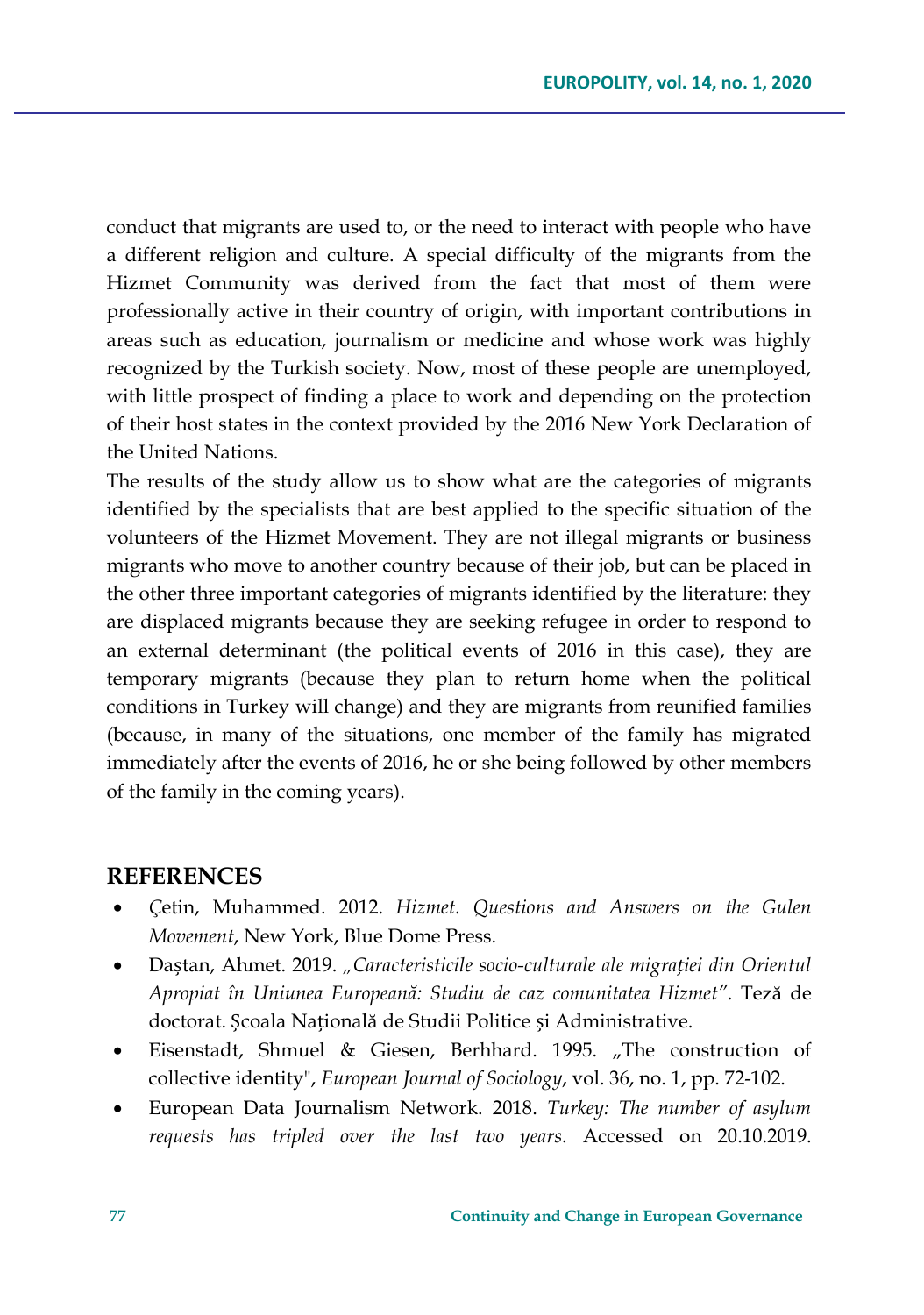https://www.europeandatajournalism.eu/eng/News/ Datanews/Turkey-The-number-of-asylum-requests-has-tripled-over-the-lasttwo-years.

- Hirschman, Albert. 1978. "Exit, voice, and the state", *World Politics*, vol. 31, no. 1, pp. 95-96.
- Homer-Dixon, Thomas. 1994. "Environmental scarcities and violent conflict: evidence from cases", *International security*, vol. 19, no. 1, pp. 5-40.
- Jennissen, Roel. 2007. "Causality Chains in the International Migrations Systems Approach", *Population Research and Policy Review*, vol. 26, no. 4, pp. 411-436.
- King, Russell & Skeldon, Ronald. 2010. "Mind the gap!'Integrating approaches to internal and international migration", *Journal of Ethnic and Migration Studies*, vol. 36, no. 10, pp.1619-1646.
- Lee, Everett. 1966. "A theory of migration". *Demography*, vol. 1, no. 3, pp. 47-57.
- Michel, Thomas. 2016. *Why Is Turkey Targeting Hizmet?*, Turkey Observed, 16 December. Accessed on 27.07.2018. https://medium.com/@turkeyobserved/why-is-turkey-targeting-hizmet-7a8d015c46ae.
- Pandya, Sophia. 2012. "Introduction: The Hizmet Movement Abroad", in Pandya, S. & Gallagher, N. (eds.), *The Gulen Hizmet Movement and its Transnational Activities: Case Studies of Altruistic Activism in Contemporary Islam*, Boca Raton, BrownWalker Press.
- Refugees and Migrants. 2019. *New York Declaration*. Accessed on 11.11.2019 https://refugees migrants.un.org/declaration.
- Rehab, Ahmed. 2017. "Hizmet  $-$  A true embodiment of the Islamic ideals of love and service to the other", pp 82-95, în The Fountain (ed.), *What Went wrong with Turkey?*, Blue Dome Press, Clifton.
- Thomas, Andrea. 2016. *Turkish Opposition Finds Base in Germany. Berlin tacitly welcomes asylum seekers from Turkey, prompting anger in Ankara*, The Wall Street Journal, 13 December. Accessed on 27.07.2018. https://www.wsj.com/articles/turkish-opposition-finds-base-in-germany-1481643935.